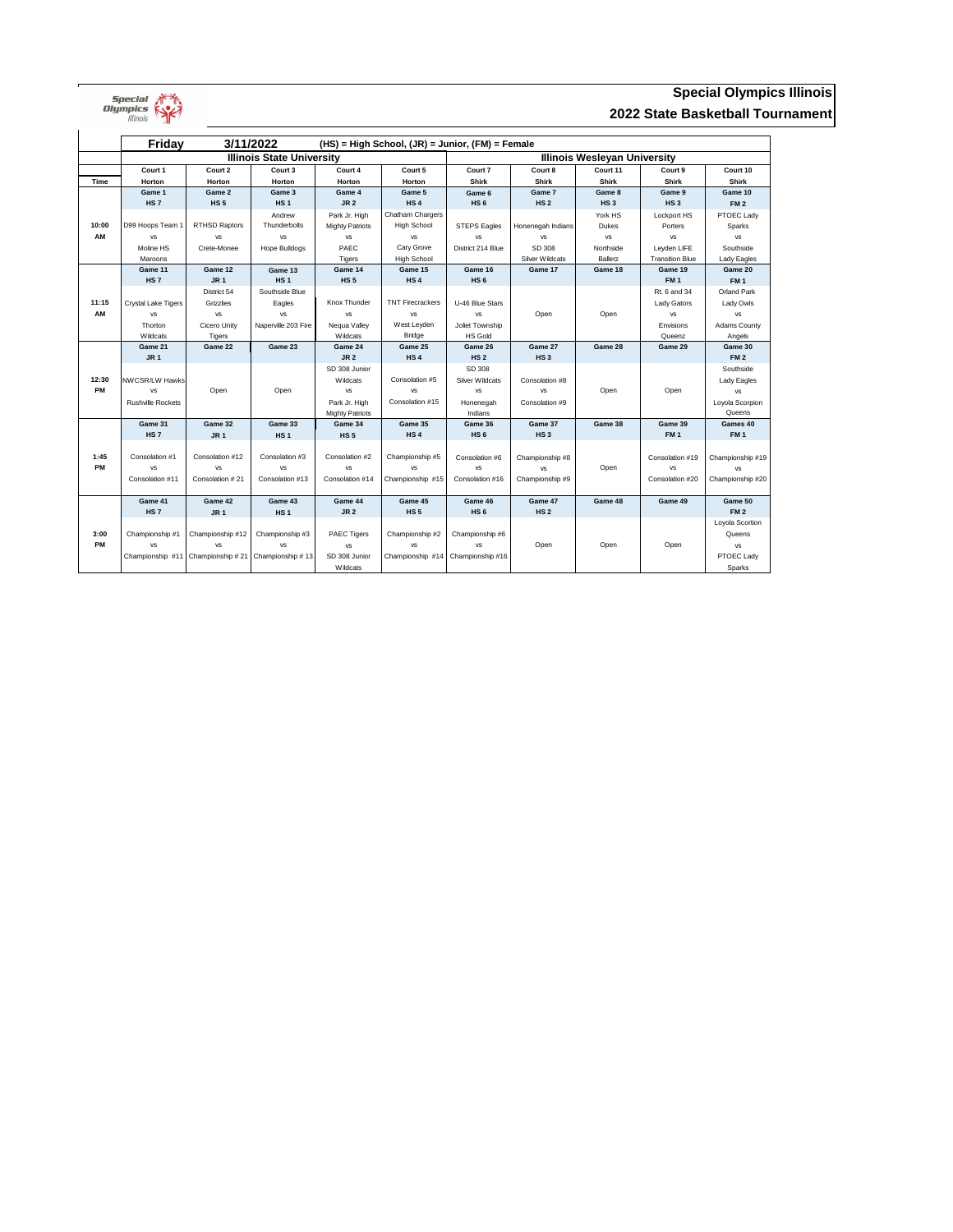

|       | 3/12/2022<br><b>Saturday</b>     |                        |                            |                 |               | $(SR)$ = Senior                     |                         |                           |                                  |                            |
|-------|----------------------------------|------------------------|----------------------------|-----------------|---------------|-------------------------------------|-------------------------|---------------------------|----------------------------------|----------------------------|
|       | <b>Illinois State University</b> |                        |                            |                 |               | <b>Illinois Wesleyan University</b> |                         |                           |                                  |                            |
|       | Court 1                          | Court 2                | Court 3                    | Court 4         | Court 5       | Court 7                             | Court 8                 | Court 11                  | Court 9                          | Court 10                   |
| Time  | Horton                           | Horton                 | Horton                     | Horton          | Horton        | <b>Shirk</b>                        | <b>Shirk</b>            | <b>Shirk</b>              | <b>Shirk</b>                     | <b>Shirk</b>               |
|       | Game 51                          | Game 52                | Game 53                    |                 |               | Game 54                             | Game 55                 | Game 56                   | Game 57                          | Game 58                    |
|       | <b>SR 13</b>                     | SR <sub>2</sub>        | SR <sub>4</sub>            |                 |               | <b>SR 12</b>                        | SR <sub>5</sub>         | SR <sub>7</sub>           | SR <sub>1</sub>                  | SR <sub>8</sub>            |
|       | Gateway Gators                   |                        | <b>NSSRA Gators</b>        | <b>SKILLS</b>   | <b>SKILLS</b> | Loyola Park                         | Mt. Greenwood           |                           | Olney Rebel                      | <b>WDSRA</b>               |
| 9:00  | Green                            | Koz Kozmics            | <b>Black</b>               |                 |               | Scorpion Kings                      | Mavericks               | LWSRA Hawks #3            | Tigers                           | Wildcats 6                 |
| AM    | <b>VS</b>                        | <b>VS</b>              | VS                         |                 |               | <b>VS</b>                           | <b>VS</b>               | <b>VS</b>                 | <b>VS</b>                        | VS                         |
|       | <b>PBL Panthers</b>              | <b>PTOEC Lakers</b>    | Chatham Chargers           |                 |               | <b>WCRA</b>                         | <b>IRVSRA Pink</b>      | <b>Opportunity House</b>  | Dream Catchers                   | Rt. 5 & 34                 |
|       | A Team                           |                        | White                      |                 |               | Warriors 2                          | Panthers                | Thunder                   | Devil Dawgs                      | Gladiators                 |
|       | Game 59                          | Game 60                | Game 61                    |                 |               | Game 62                             | Game 63                 | Game 64                   | Game 65                          | Game 66                    |
|       | <b>SR 11</b>                     | SR <sub>3</sub>        | SR <sub>3</sub>            |                 |               | <b>SR 10</b>                        | SR <sub>6</sub>         | SR <sub>7</sub>           | SR <sub>9</sub>                  | SR <sub>8</sub>            |
|       | <b>Eckhart Park</b>              |                        | Olney Rebel                | <b>SKILLS</b>   | <b>SKILLS</b> |                                     | <b>NISRA</b>            |                           | Gage Park                        | Beardstown                 |
| 10:15 | <b>Road Runners</b>              | <b>HISRA Lightning</b> | Wildcats                   |                 |               | LWSRA Hawks 4                       | Purple Knights          | <b>Envisions Warriors</b> | Jazz                             | <b>Black Attack</b>        |
| AM    | <b>VS</b>                        | <b>VS</b>              | VS                         |                 |               | VS                                  | VS                      | VS                        | <b>VS</b>                        | VS                         |
|       | SSSRA Stingrays 1                | <b>Adams County</b>    | Opportunity                |                 |               | Rt. 6 and 34                        | Loyola Wild             | <b>NWCSRA</b>             | <b>River Valley Rage</b>         | <b>NWSRA</b>               |
|       |                                  | <b>Super Stars</b>     | <b>House Heat</b>          |                 |               | Grizzlies                           | Scorpions               | Wolves White              |                                  | White Lightning 1          |
|       | Game 67                          | Game 68                | Game 69                    |                 |               | Game 70                             | Game 71                 | Game 72                   | Game 73                          | Game 74                    |
|       | <b>SR 13</b>                     | SR <sub>2</sub>        | SR <sub>4</sub>            |                 |               | <b>SR 12</b>                        | SR <sub>5</sub>         |                           | SR <sub>1</sub>                  | SR <sub>8</sub>            |
|       | <b>PBL Panthers</b>              | <b>IRVSRA</b>          | Progress Port              | Individual      | Individual    | S. McKinley                         |                         |                           | Dream Catchers                   |                            |
| 11:30 | A Team                           | <b>Blue Rhinos</b>     | Smashers                   | <b>Skills</b>   | <b>Skills</b> | Panthers                            | <b>WSRA Rockets Red</b> |                           | Devil Dawgs                      | Consolation #58            |
| AM    | <b>VS</b>                        | VS                     | VS                         |                 |               | VS                                  | <b>VS</b>               | Open                      | <b>VS</b>                        | VS                         |
|       | Hands Together                   | <b>NISRA</b>           | Vittum Park                |                 |               | <b>NISRA</b>                        | <b>Helping Hands</b>    |                           | Mt. Greenwood                    | Consolation #66            |
|       | <b>Burners</b>                   | Silver Knights         | Vikings                    |                 |               | <b>Black Knights</b>                | Huskies                 |                           | Mustangs                         |                            |
|       | Game 75                          | Game 76                | Game 77                    |                 |               | Game 78                             | Game 79                 | Game 80                   | Game 81                          | Game 82                    |
|       | <b>SR 11</b>                     | SR <sub>3</sub>        | SR <sub>3</sub>            |                 |               | <b>SR 10</b>                        | SR <sub>6</sub>         | SR <sub>7</sub>           | SR <sub>9</sub>                  | SR <sub>8</sub>            |
|       |                                  |                        |                            | Individual      | Individual    | SRACLC                              | <b>NWCSRA</b>           |                           |                                  |                            |
| 12:45 | <b>SSSRA Stingrays 1</b>         | Championship #60       | Consolation #60            | <b>Skills</b>   | <b>Skills</b> | <b>Crusaders Black</b>              | <b>Wolves Gray</b>      | Consolation #56           | River Valley Rage                | Championship #58           |
| PM    | <b>VS</b>                        | <b>VS</b>              | <b>VS</b>                  |                 |               | VS                                  | <b>VS</b>               | <b>VS</b>                 | VS                               | <b>VS</b>                  |
|       | <b>NWSRA Gold</b>                | Championship #61       | Consolation #61            |                 |               | <b>FVSRA Blue</b>                   | <b>WDSRA Wildcats 5</b> | Consolation #64           | <b>NEDSRA</b><br>Huskies Blue    | Championship #66           |
|       | Lightning 2                      |                        |                            |                 |               | <b>Stars</b>                        |                         |                           |                                  |                            |
|       | Game 83                          | Game 84                | Game 85<br>SR <sub>2</sub> |                 |               | Game 86                             | Game 87                 | Game 88                   | Game 89                          | Game 90<br>SR <sub>5</sub> |
|       | <b>SR 13</b><br>Hands Together   | SR <sub>4</sub>        |                            |                 |               | <b>SR 12</b>                        | SR <sub>5</sub>         | SR <sub>7</sub>           | SR <sub>1</sub><br>Mt. Greenwood |                            |
| 2:00  |                                  | Consolation #53        | Consolation #52            | Open            | Open          |                                     |                         |                           |                                  |                            |
| PM    | <b>Burners</b><br><b>VS</b>      | VS                     | VS                         |                 |               | Consolation #54<br>VS               | Championship #55        | Championship #56          | Mustangs                         | Consolation #55            |
|       | <b>Gateway Gators</b>            | Consolation #69        | Consolation #68            |                 |               | Consolation #70                     | VS<br>Championship #71  | VS<br>Championship #64    | VS<br>Olney Rebel                | vs<br>Consolation #71      |
|       | Green                            |                        |                            |                 |               | Minions                             |                         |                           |                                  | Wolves Gold                |
|       |                                  |                        |                            | Game 99         |               | Game 94                             | Game 95                 | Game 96                   | Tigers<br>Game 97                | Game 98                    |
|       | Game 91                          | Game 92                | Game 93                    |                 |               |                                     |                         |                           |                                  |                            |
|       | <b>SR 11</b>                     | SR <sub>4</sub>        | SR <sub>2</sub>            | SR <sub>6</sub> |               | <b>SR 12</b>                        | SR <sub>6</sub>         | <b>SR 10</b>              | SR <sub>9</sub>                  | <b>SR 10</b>               |
|       | <b>NWSRA Gold</b>                |                        |                            |                 |               |                                     |                         |                           | NEDSRA                           |                            |
| 3:15  | Lightning 2                      | Championship #53       | Championship #52           | Consolation #63 |               | Championship #54                    | Championship #63        | Consolation #62           | <b>Huskies Blue</b>              | Championship #62           |
| PM    | <b>VS</b>                        | <b>VS</b>              | <b>VS</b>                  | <b>VS</b>       |               | <b>VS</b>                           | VS                      | VS                        | VS                               | VS                         |
|       | <b>Eckhart Park</b>              | Championship #69       | Championship #68           | Consolation #79 |               | Championship #70                    | Championship #79        | Consolation #78           | Gage Park                        | Champiobnship #78          |
|       |                                  |                        |                            |                 |               |                                     |                         |                           | Jazz                             |                            |
|       | Road Runners                     |                        |                            |                 |               |                                     |                         |                           |                                  |                            |



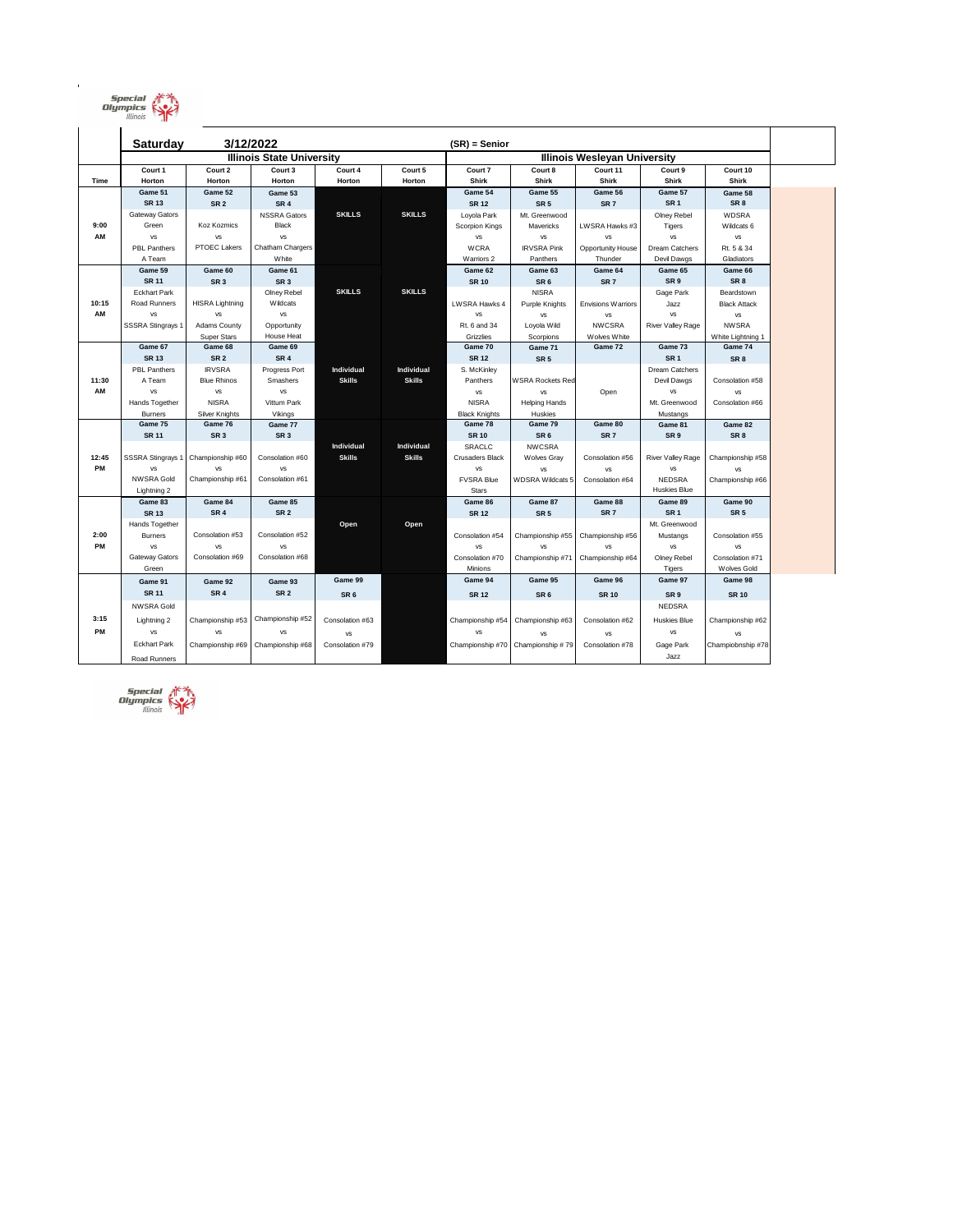

## **Saturday March 12, 2022 2022 SPECIAL OLYMPICS ILLINOIS BASKETBALL SKILLS COMPETITION**

| <b>Individual Skills Competition - Adjusted 8FT Basket</b> |                        |                         |  |  |  |  |  |
|------------------------------------------------------------|------------------------|-------------------------|--|--|--|--|--|
| <b>Gender/Age Group</b>                                    | <b>Division Number</b> | <b>Competition Time</b> |  |  |  |  |  |
| Female 8-15                                                | 8Ft F01 - 8Ft F06      | 9:00 AM                 |  |  |  |  |  |
| Male 8-15                                                  | 8Ft M01 - 8Ft M06      | 9:10 AM                 |  |  |  |  |  |
| Male 8-15                                                  | 8Ft M07-8Ft M08        | 9:20 AM                 |  |  |  |  |  |
| Wheelchairs                                                | <b>WO1-WO2</b>         | 9:25 AM                 |  |  |  |  |  |
|                                                            |                        |                         |  |  |  |  |  |
| <b>Individual Skills Competition - 10FT Basket</b>         |                        |                         |  |  |  |  |  |
| <b>Gender/Age Group</b>                                    | <b>Division Number</b> | <b>Competition Time</b> |  |  |  |  |  |
| Female 8-15                                                | 10Ft F01 - 10Ft F02    | 9:30 AM                 |  |  |  |  |  |
| Female 16+                                                 | 10Ft F03 - 10Ft F12    | 9:45 AM                 |  |  |  |  |  |
| <b>Male 8-15</b>                                           | 10Ft M01- 10Ft M04     | 9:50 AM                 |  |  |  |  |  |
| Male16+                                                    | 10Ft M05-10Ft M12      | 10:00 AM                |  |  |  |  |  |
| Male16+                                                    | 10Ft M13 - 10Ft M17    | 10:10 AM                |  |  |  |  |  |
|                                                            |                        |                         |  |  |  |  |  |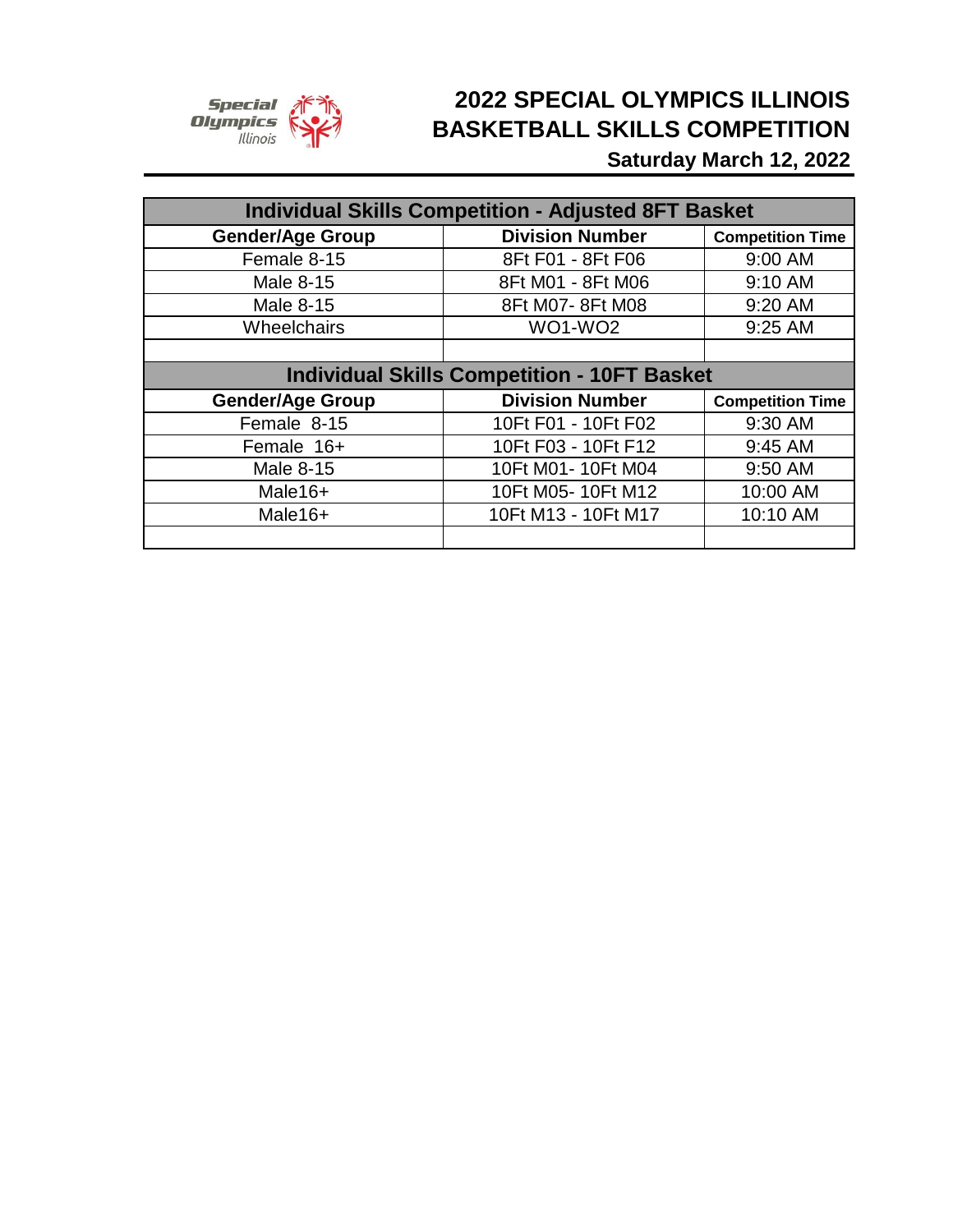

#### **Junior Divisions Division Team Name**

**JR1** NWCSR. Lincolnway Hawks Rushville Rockets District 54 Grizzlies Cicero Unity Tigers

**JR2** PAEC Tigers Park Jr High Mighty Patriots SD 308 Junior Wildcats



**Division Team Name**

- **FM1** Orland Park Lady Owls Rt 6 & 34 Lady Gators Envisions Queenz Adams County Angels
- **FM2** Southside Lady Eagles PTOEC Lady Sparks Loyola Scorpion Queens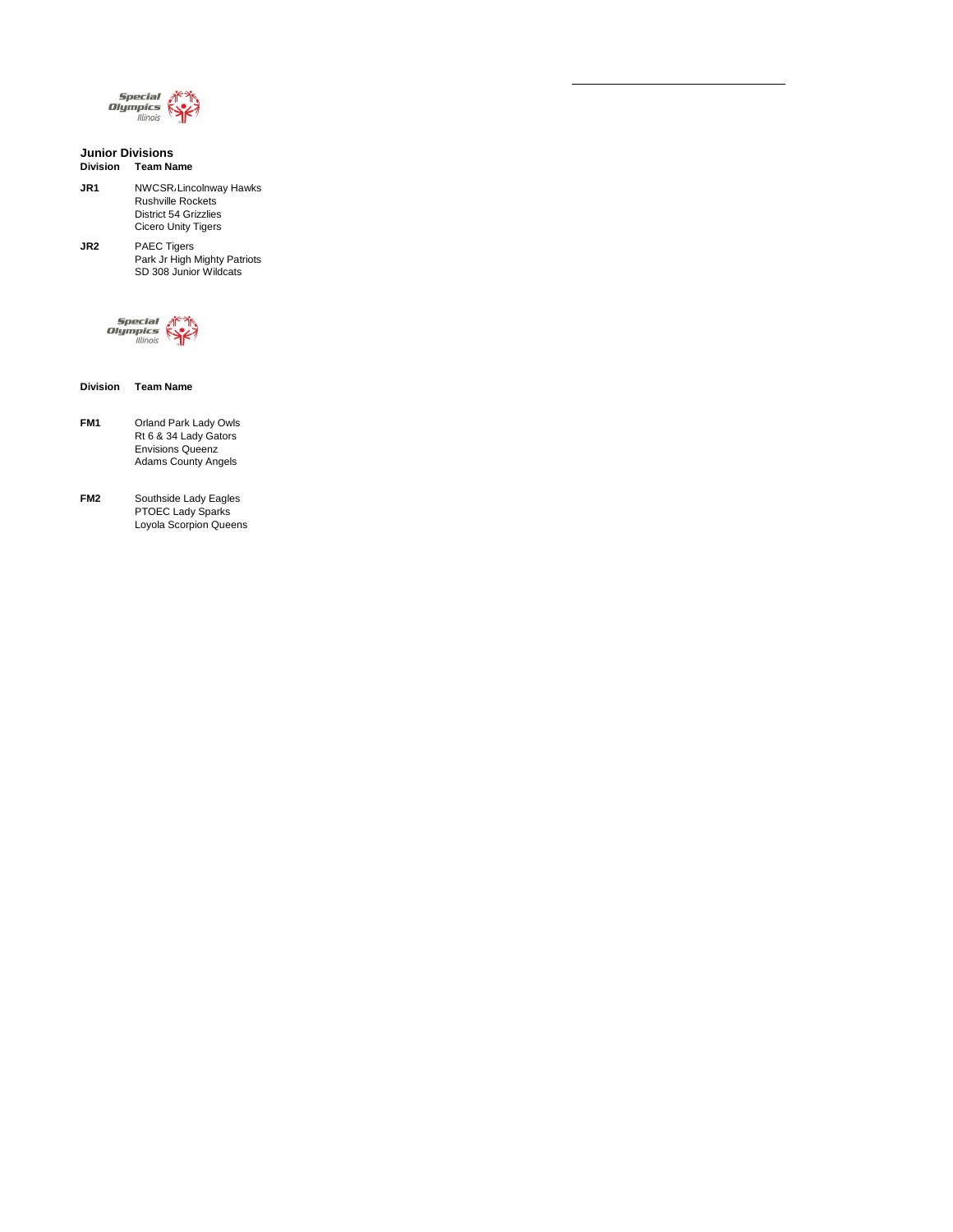

**Senior Male Divisions Division Team Name**

**SR1** Olney Rebel Tigers **SR10** LWSRA Hawks 4 Dream Catchers Devil Dawgs **Rt 6 & 34 Grizzlies** 

#### **Division Team Name**

Mt. Greenwood Mustangs **SRACLC Crusaders Black** FVSRA Blue Stars

IRVSRA Blue Rhinos **SR11** Eckhart Park Road Runners NISRA Silver Knights NWSRA Gold Lightning 2 PTOEC Lakers **SSSRA** Stingrays 1

**SR2** Koz Kozmics

Adams County Super Stars Super Stars S McKinley Panthers Opportunity House Heat Nights NISRA Black Nights WCRA Warriors 2

NSSRA Gator Black **SR13** Gateway Gators Green Vittum Park Vikings **Hands Together Burners** Chatham Chargers White PBL Panthers A Team

**SR3** HISRA Lightning Olney Rebel Wildcats **SR12** Loyola Scorpion Kings

**SR4** Progress Port Smashers

**SR5** Mt. Greenwood Maverics Helping Hands Huskies WSRA Rockets Red IRVSRA Pink Panthers

**SR6** NISRA Purple Knights NWCSRA Wolves Gray WDSRA Wildcats 5 Loyola Wild Scorpions

**SR7** LWSRA Hawks 3 Opportunity House Thunder Envisions Warriors NWCSRA Wolves White

**SR8** WDSRA Wildcats 6 Beardstown Black Attack Rt 6 & 34 Gladiators NWSRA White Lightning 1

**SR9** Gage Park Jazz River Valley Rage NEDSRA Huskies Blue